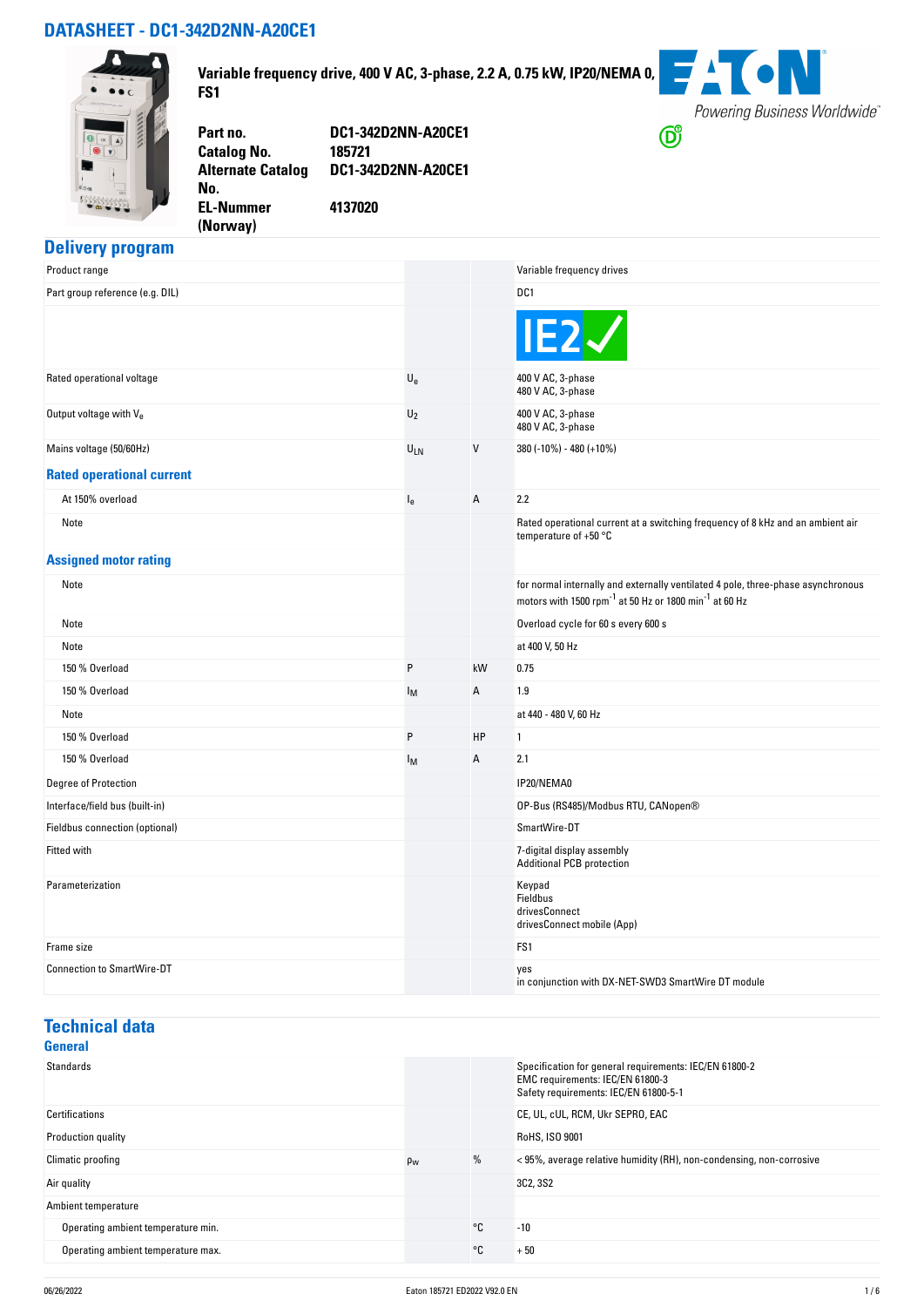|                                                           |                           |     | operation (with 150 % overload)                                                                                                                            |
|-----------------------------------------------------------|---------------------------|-----|------------------------------------------------------------------------------------------------------------------------------------------------------------|
| Storage                                                   | θ                         | °C  | $-40 - +60$                                                                                                                                                |
| Mounting position                                         |                           |     | Vertical                                                                                                                                                   |
| Altitude                                                  |                           | m   | 0 - 1000 m above sea level<br>Above 1000 m: 1% derating for every 100 m<br>max. 4000 m                                                                     |
| Degree of Protection                                      |                           |     | IP20/NEMA0                                                                                                                                                 |
| Protection against direct contact                         |                           |     | BGV A3 (VBG4, finger- and back-of-hand proof)                                                                                                              |
| <b>Main circuit</b>                                       |                           |     |                                                                                                                                                            |
| Supply                                                    |                           |     |                                                                                                                                                            |
| Rated operational voltage                                 | $\mathsf{U}_{\mathrm{e}}$ |     | 400 V AC, 3-phase<br>480 V AC, 3-phase                                                                                                                     |
| Mains voltage (50/60Hz)                                   | $U_{LN}$                  | V   | 380 (-10%) - 480 (+10%)                                                                                                                                    |
| Input current (150% overload)                             | <sup>I</sup> LN           | А   | 3.5                                                                                                                                                        |
| System configuration                                      |                           |     | AC supply systems with earthed center point                                                                                                                |
| Supply frequency                                          | $f_{LN}$                  | Hz  | 50/60                                                                                                                                                      |
| Frequency range                                           | $f_{LN}$                  | Hz  | $48 - 62$                                                                                                                                                  |
| Mains switch-on frequency                                 |                           |     | Maximum of one time every 30 seconds                                                                                                                       |
| Power section                                             |                           |     |                                                                                                                                                            |
| Function                                                  |                           |     | Variable frequency drive with internal DC link and IGBT inverter                                                                                           |
| Overload current (150% overload)                          | IL.                       | Α   | 3.3                                                                                                                                                        |
| max. starting current (High Overload)                     | Iн                        | %   | 175                                                                                                                                                        |
| Note about max. starting current                          |                           |     | for 2,5 seconds every 600 seconds                                                                                                                          |
| Output voltage with $V_{e}$                               | $U_2$                     |     | 400 V AC, 3-phase                                                                                                                                          |
|                                                           |                           |     | 480 V AC, 3-phase                                                                                                                                          |
| <b>Output Frequency</b>                                   | f <sub>2</sub>            | Hz  | $0 - 50/60$ (max. 500)                                                                                                                                     |
| Switching frequency                                       | f <sub>PWM</sub>          | kHz | 8<br>adjustable 4 - 32 (audible)                                                                                                                           |
| <b>Operation Mode</b>                                     |                           |     | U/f control<br>Speed control with slip compensation<br>sensorless vector control (SLV)<br>PM motors<br>Synchronous reluctance motors<br><b>BLDC</b> motors |
| Frequency resolution (setpoint value)                     | Δf                        | Hz  | 0.1                                                                                                                                                        |
| Rated operational current                                 |                           |     |                                                                                                                                                            |
| At 150% overload                                          | $I_{e}$                   | Α   | 2.2                                                                                                                                                        |
| Note                                                      |                           |     | Rated operational current at a switching frequency of 8 kHz and an ambient air<br>temperature of $+50$ °C                                                  |
| Power loss                                                |                           |     |                                                                                                                                                            |
| Heat dissipation at rated operational current $Ie$ =150 % | $P_V$                     | W   | 63.75                                                                                                                                                      |
| Efficiency                                                | η                         | %   | 91.5                                                                                                                                                       |
| Heat dissipation at current/speed [%]                     |                           |     |                                                                                                                                                            |
| $Current = 100\%$                                         |                           |     |                                                                                                                                                            |
| Speed = $0\%$                                             | $P_V$                     | W   | 29                                                                                                                                                         |
| Speed = $50%$                                             | $P_V$                     | W   | 31                                                                                                                                                         |
| Speed = $90\%$                                            | $P_V$                     | W   | 33                                                                                                                                                         |
| Current = $50\%$                                          |                           |     |                                                                                                                                                            |
| Speed = $0\%$                                             | $\mathsf{P}_\mathsf{V}$   | W   | 27                                                                                                                                                         |
| Speed = $50\%$                                            | $P_V$                     | W   | 28                                                                                                                                                         |
| Speed = $90%$                                             | $P_V$                     | W   | 29                                                                                                                                                         |
| Current = $50%$                                           |                           |     |                                                                                                                                                            |
| Speed = $0\%$                                             | $P_V$                     | W   | 23                                                                                                                                                         |
| Speed = $50\%$                                            | $P_V$                     | W   | 23                                                                                                                                                         |
| Maximum leakage current to ground (PE) without motor      |                           | mA  | 13                                                                                                                                                         |
|                                                           | $I_{PE}$                  |     |                                                                                                                                                            |
| Fitted with                                               |                           |     | 7-digital display assembly<br><b>Additional PCB protection</b>                                                                                             |
| Frame size                                                |                           |     | FS1                                                                                                                                                        |
| Motor feeder                                              |                           |     |                                                                                                                                                            |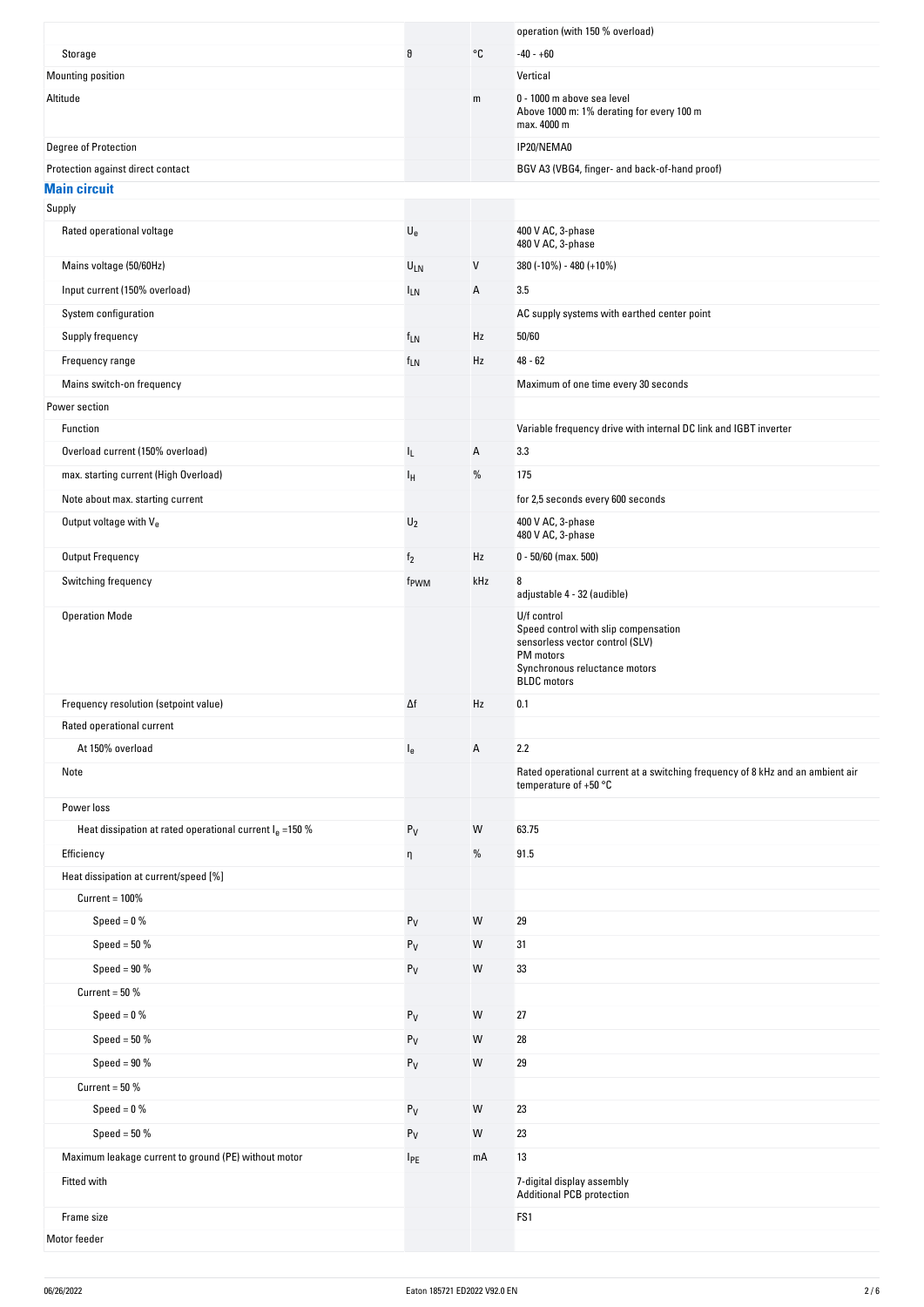| Note                                                                          |             |     | for normal internally and externally ventilated 4 pole, three-phase asynchronous<br>motors with 1500 rpm <sup>-1</sup> at 50 Hz or 1800 min <sup>-1</sup> at 60 Hz |
|-------------------------------------------------------------------------------|-------------|-----|--------------------------------------------------------------------------------------------------------------------------------------------------------------------|
| Note                                                                          |             |     | Overload cycle for 60 s every 600 s                                                                                                                                |
| Note                                                                          |             |     | at 400 V, 50 Hz                                                                                                                                                    |
| 150 % Overload                                                                | P           | kW  | 0.75                                                                                                                                                               |
| Note                                                                          |             |     | at 440 - 480 V, 60 Hz                                                                                                                                              |
| 150 % Overload                                                                | P           | HP  | 1                                                                                                                                                                  |
| maximum permissible cable length                                              |             | m   | screened: 50<br>screened, with motor choke: 100<br>unscreened: 75<br>unscreened, with motor choke: 150                                                             |
| Apparent power                                                                |             |     |                                                                                                                                                                    |
| Apparent power at rated operation 400 V                                       | S           | kVA | 1.52                                                                                                                                                               |
| Apparent power at rated operation 480 V                                       | S           | kVA | 1.83                                                                                                                                                               |
| <b>Braking function</b>                                                       |             |     |                                                                                                                                                                    |
| Standard braking torque                                                       |             |     | max. 30 % MN                                                                                                                                                       |
| DC braking torque                                                             |             |     | max. 100% of rated operational current le, variable                                                                                                                |
| <b>Control section</b>                                                        |             |     |                                                                                                                                                                    |
| Reference voltage                                                             | $U_{\rm S}$ | V   | 10 V DC (max. 10 mA)                                                                                                                                               |
| Analog inputs                                                                 |             |     | 2, parameterizable, 0 - 10 V DC, 0/4 - 20 mA                                                                                                                       |
| Analog outputs                                                                |             |     | 1, parameterizable, 0 - 10 V                                                                                                                                       |
| Digital inputs                                                                |             |     | 4, parameterizable, max. 30 V DC                                                                                                                                   |
| Digital outputs                                                               |             |     | 1, parameterizable, 24 V DC                                                                                                                                        |
| Relay outputs                                                                 |             |     | 1, parameterizable, N/O, 6 A (250 V, AC-1) / 5 A (30 V, DC-1)                                                                                                      |
| Interface/field bus (built-in)                                                |             |     | OP-Bus (RS485)/Modbus RTU, CANopen®                                                                                                                                |
| <b>Assigned switching and protective elements</b>                             |             |     |                                                                                                                                                                    |
| <b>Power Wiring</b>                                                           |             |     |                                                                                                                                                                    |
| Safety device (fuse or miniature circuit-breaker)                             |             |     |                                                                                                                                                                    |
| IEC (Type B, gG), 150 %                                                       |             |     | FAZ-B6/3                                                                                                                                                           |
| UL (Class CC or J)                                                            |             | Α   | 6                                                                                                                                                                  |
| Mains contactor                                                               |             |     |                                                                                                                                                                    |
| 150 % overload (CT/I <sub>H</sub> , at 50 °C)                                 |             |     | DILM7<br>DILEM-10                                                                                                                                                  |
| Main choke                                                                    |             |     |                                                                                                                                                                    |
| 150 % overload (CT/I <sub>H</sub> , at 50 °C)                                 |             |     | DX-LN3-004                                                                                                                                                         |
| Radio interference suppression filter (external, 150 %)                       |             |     | DX-EMC34-008                                                                                                                                                       |
| Radio interference suppression filter, low leakage currents (external, 150 %) |             |     | DX-EMC34-008-L                                                                                                                                                     |
| Note regarding radio interference suppression filter                          |             |     | Optional external radio interference suppression filter for longer motor cable<br>lengths and for use in different EMC environments                                |
| Motor feeder                                                                  |             |     |                                                                                                                                                                    |
| motor choke                                                                   |             |     |                                                                                                                                                                    |
| 150 % overload (CT/I <sub>H</sub> , at 50 °C)                                 |             |     | DX-LM3-008                                                                                                                                                         |
| Sine filter                                                                   |             |     |                                                                                                                                                                    |
| 150 % overload (CT/I <sub>H</sub> , at 50 °C)                                 |             |     | DX-SIN3-004                                                                                                                                                        |
|                                                                               |             |     |                                                                                                                                                                    |

# **Design verification as per IEC/EN 61439**

| Technical data for design verification                   |                   |                |                                 |
|----------------------------------------------------------|-------------------|----------------|---------------------------------|
| Rated operational current for specified heat dissipation | ı,                | $\overline{A}$ | 2.2                             |
| Heat dissipation per pole, current-dependent             | $P_{\text{vid}}$  | W              | 0                               |
| Equipment heat dissipation, current-dependent            | $P_{\text{vid}}$  | W              | 63.75                           |
| Static heat dissipation, non-current-dependent           | $P_{VS}$          | W              | 0                               |
| Heat dissipation capacity                                | $P_{\text{diss}}$ | W              | 0                               |
| Operating ambient temperature min.                       |                   | °C             | $-10$                           |
| Operating ambient temperature max.                       |                   | °C             | 50                              |
|                                                          |                   |                | Operation (with 150 % overload) |
| IEC/EN 61439 design verification                         |                   |                |                                 |
| 10.2 Strength of materials and parts                     |                   |                |                                 |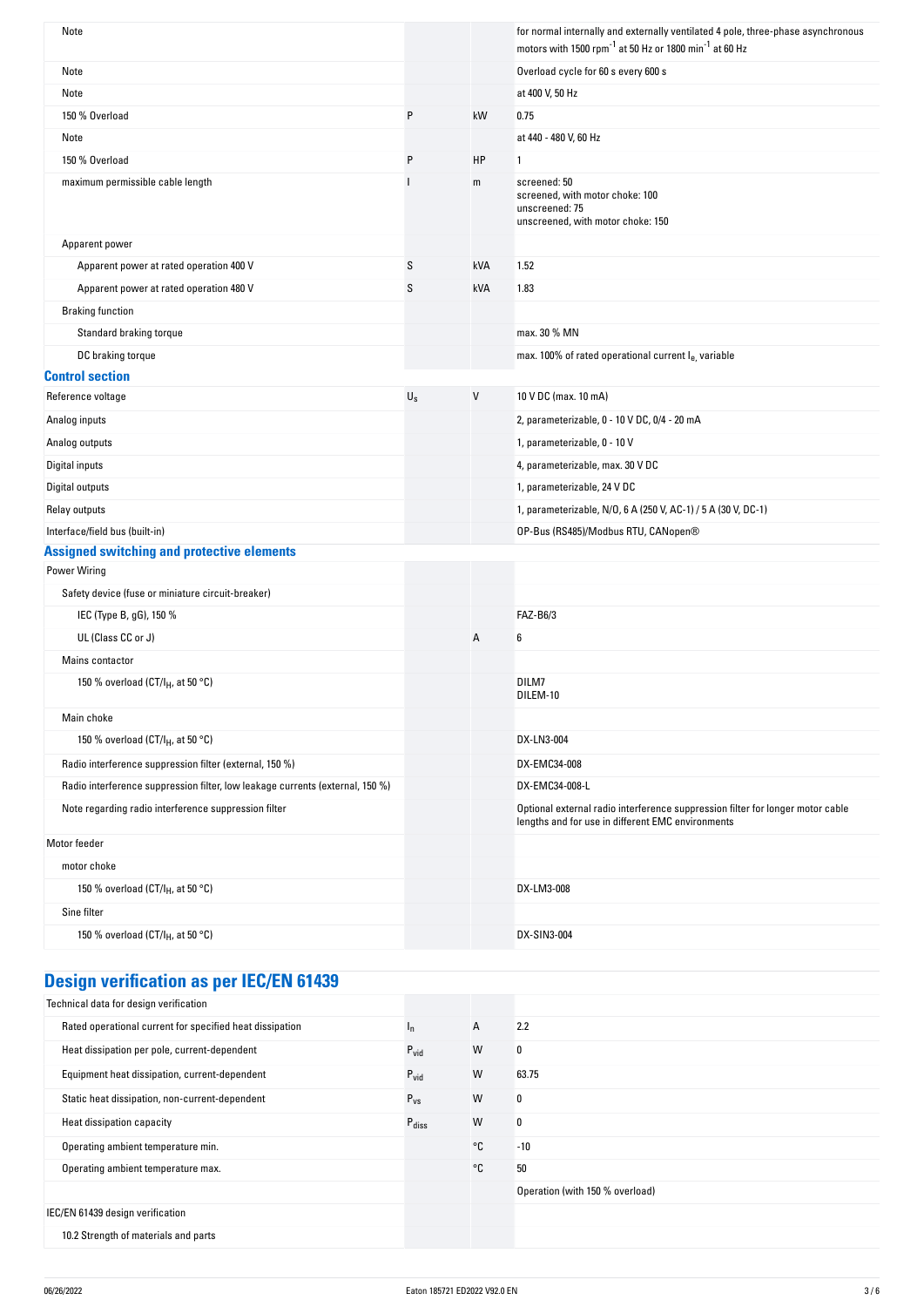| 10.2.2 Corrosion resistance                                                                                               | Meets the product standard's requirements.                                                                                          |
|---------------------------------------------------------------------------------------------------------------------------|-------------------------------------------------------------------------------------------------------------------------------------|
| 10.2.3.1 Verification of thermal stability of enclosures                                                                  | Meets the product standard's requirements.                                                                                          |
| 10.2.3.2 Verification of resistance of insulating materials to normal heat                                                | Meets the product standard's requirements.                                                                                          |
| 10.2.3.3 Verification of resistance of insulating materials to abnormal heat<br>and fire due to internal electric effects | Meets the product standard's requirements.                                                                                          |
| 10.2.4 Resistance to ultra-violet (UV) radiation                                                                          | Meets the product standard's requirements.                                                                                          |
| 10.2.5 Lifting                                                                                                            | Does not apply, since the entire switchgear needs to be evaluated.                                                                  |
| 10.2.6 Mechanical impact                                                                                                  | Does not apply, since the entire switchgear needs to be evaluated.                                                                  |
| 10.2.7 Inscriptions                                                                                                       | Meets the product standard's requirements.                                                                                          |
| 10.3 Degree of protection of ASSEMBLIES                                                                                   | Does not apply, since the entire switchgear needs to be evaluated.                                                                  |
| 10.4 Clearances and creepage distances                                                                                    | Meets the product standard's requirements.                                                                                          |
| 10.5 Protection against electric shock                                                                                    | Does not apply, since the entire switchgear needs to be evaluated.                                                                  |
| 10.6 Incorporation of switching devices and components                                                                    | Does not apply, since the entire switchgear needs to be evaluated.                                                                  |
| 10.7 Internal electrical circuits and connections                                                                         | Is the panel builder's responsibility.                                                                                              |
| 10.8 Connections for external conductors                                                                                  | Is the panel builder's responsibility.                                                                                              |
| 10.9 Insulation properties                                                                                                |                                                                                                                                     |
| 10.9.2 Power-frequency electric strength                                                                                  | Is the panel builder's responsibility.                                                                                              |
| 10.9.3 Impulse withstand voltage                                                                                          | Is the panel builder's responsibility.                                                                                              |
| 10.9.4 Testing of enclosures made of insulating material                                                                  | Is the panel builder's responsibility.                                                                                              |
| 10.10 Temperature rise                                                                                                    | The panel builder is responsible for the temperature rise calculation. Eaton will<br>provide heat dissipation data for the devices. |
| 10.11 Short-circuit rating                                                                                                | Is the panel builder's responsibility. The specifications for the switchgear must be<br>observed.                                   |
| 10.12 Electromagnetic compatibility                                                                                       | Is the panel builder's responsibility. The specifications for the switchgear must be<br>observed.                                   |
| 10.13 Mechanical function                                                                                                 | The device meets the requirements, provided the information in the instruction<br>leaflet (IL) is observed.                         |

## **Technical data ETIM 8.0**

| Technical dala ethni 6.0                                                                                                                                                                   |              |             |  |  |
|--------------------------------------------------------------------------------------------------------------------------------------------------------------------------------------------|--------------|-------------|--|--|
| Low-voltage industrial components (EG000017) / Frequency converter = < 1 kV (EC001857)                                                                                                     |              |             |  |  |
| Electric engineering, automation, process control engineering / Electrical drive / Static frequency converter / Static frequency converter = < 1 kV (ecl@ss10.0.1-27-02-31-01 [AKE177014]) |              |             |  |  |
| Mains voltage                                                                                                                                                                              | $\mathsf{V}$ | $380 - 480$ |  |  |
| Mains frequency                                                                                                                                                                            |              | 50/60 Hz    |  |  |
| Number of phases input                                                                                                                                                                     |              | 3           |  |  |
| Number of phases output                                                                                                                                                                    |              | 3           |  |  |
| Max. output frequency                                                                                                                                                                      | Hz           | 500         |  |  |
| Max. output voltage                                                                                                                                                                        | V            | 500         |  |  |
| Nominal output current I2N                                                                                                                                                                 | А            | 2.2         |  |  |
| Max. output at quadratic load at rated output voltage                                                                                                                                      | kW           | 0.75        |  |  |
| Max. output at linear load at rated output voltage                                                                                                                                         | kW           | 0.75        |  |  |
| Relative symmetric net frequency tolerance                                                                                                                                                 | %            | 10          |  |  |
| Relative symmetric net voltage tolerance                                                                                                                                                   | %            | 10          |  |  |
| Number of analogue outputs                                                                                                                                                                 |              | 1           |  |  |
| Number of analogue inputs                                                                                                                                                                  |              | 2           |  |  |
| Number of digital outputs                                                                                                                                                                  |              | 1           |  |  |
| Number of digital inputs                                                                                                                                                                   |              | 4           |  |  |
| With control element                                                                                                                                                                       |              | Yes         |  |  |
| Application in industrial area permitted                                                                                                                                                   |              | Yes         |  |  |
| Application in domestic- and commercial area permitted                                                                                                                                     |              | Yes         |  |  |
| Supporting protocol for TCP/IP                                                                                                                                                             |              | No          |  |  |
| Supporting protocol for PROFIBUS                                                                                                                                                           |              | No          |  |  |
| Supporting protocol for CAN                                                                                                                                                                |              | Yes         |  |  |
| Supporting protocol for INTERBUS                                                                                                                                                           |              | No          |  |  |
| Supporting protocol for ASI                                                                                                                                                                |              | No          |  |  |
| Supporting protocol for KNX                                                                                                                                                                |              | No          |  |  |
| Supporting protocol for Modbus                                                                                                                                                             |              | Yes         |  |  |
| Supporting protocol for Data-Highway                                                                                                                                                       |              | No          |  |  |
|                                                                                                                                                                                            |              |             |  |  |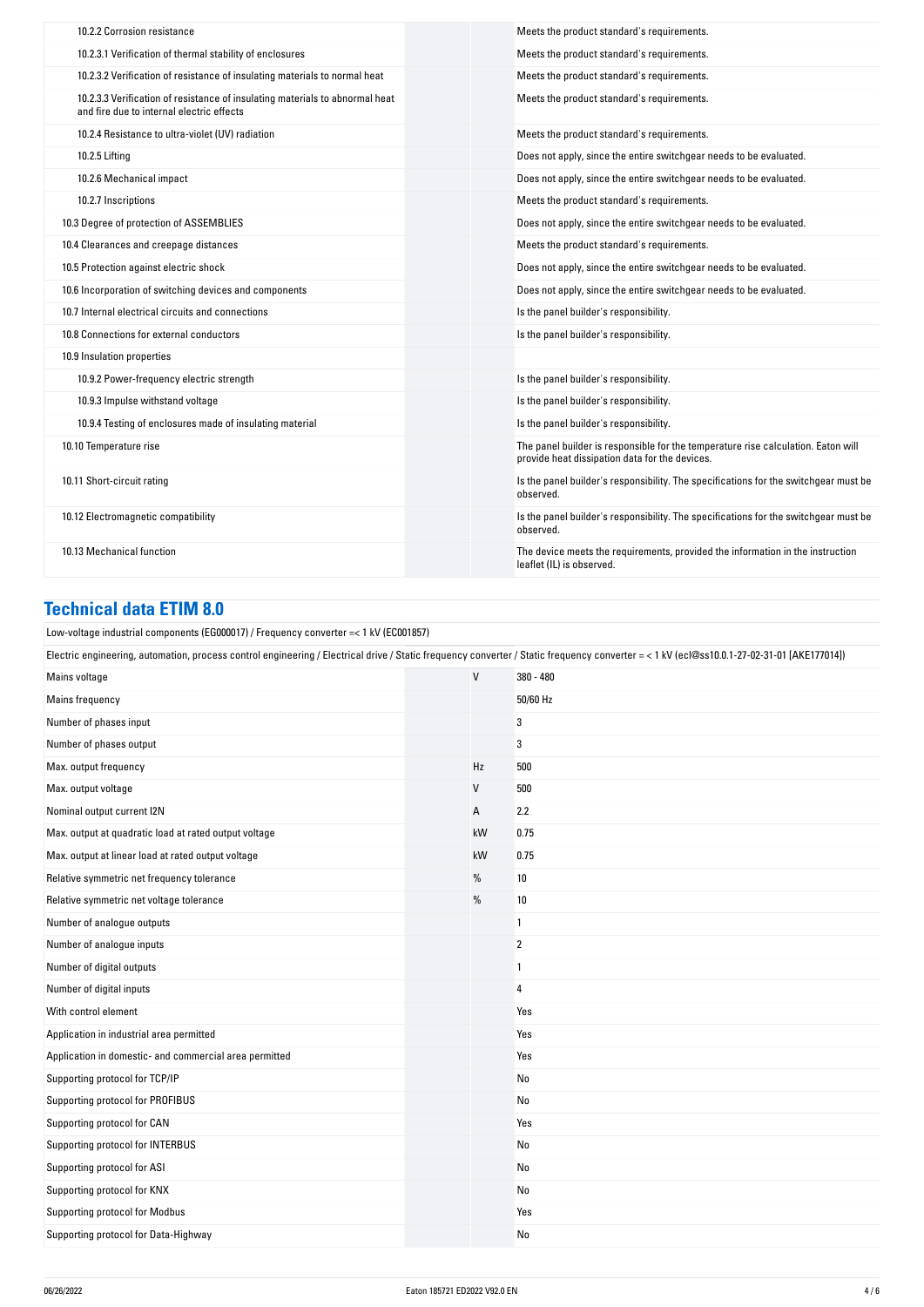| Supporting protocol for DeviceNet                   |    | No             |
|-----------------------------------------------------|----|----------------|
| Supporting protocol for SUCONET                     |    | No             |
| Supporting protocol for LON                         |    | No             |
| Supporting protocol for PROFINET IO                 |    | No             |
| Supporting protocol for PROFINET CBA                |    | No             |
| Supporting protocol for SERCOS                      |    | No             |
| Supporting protocol for Foundation Fieldbus         |    | No             |
| Supporting protocol for EtherNet/IP                 |    | Yes            |
| Supporting protocol for AS-Interface Safety at Work |    | No             |
| Supporting protocol for DeviceNet Safety            |    | No             |
| Supporting protocol for INTERBUS-Safety             |    | No             |
| Supporting protocol for PROFIsafe                   |    | No             |
| Supporting protocol for SafetyBUS p                 |    | No             |
| Supporting protocol for BACnet                      |    | No             |
| Supporting protocol for other bus systems           |    | Yes            |
| Number of HW-interfaces industrial Ethernet         |    | 0              |
| Number of interfaces PROFINET                       |    | $\bf{0}$       |
| Number of HW-interfaces RS-232                      |    | 0              |
| Number of HW-interfaces RS-422                      |    | 0              |
| Number of HW-interfaces RS-485                      |    | $\overline{1}$ |
| Number of HW-interfaces serial TTY                  |    | $\mathbf 0$    |
| Number of HW-interfaces USB                         |    | $\mathbf 0$    |
| Number of HW-interfaces parallel                    |    | $\mathbf 0$    |
| Number of HW-interfaces other                       |    | $\mathbf 0$    |
| With optical interface                              |    | No             |
| With PC connection                                  |    | Yes            |
| Integrated breaking resistance                      |    | No             |
| 4-quadrant operation possible                       |    | No             |
| Type of converter                                   |    | U converter    |
| Degree of protection (IP)                           |    | <b>IP20</b>    |
| Degree of protection (NEMA)                         |    | <b>Other</b>   |
| Height                                              | mm | 184            |
| Width                                               | mm | 81             |
| Depth                                               | mm | 124            |

## **Approvals**

| UL 508C; CSA-C22.2 No. 14; IEC/EN61800-3; IEC/EN61800-5; CE marking |
|---------------------------------------------------------------------|
| E172143                                                             |
| NMMS, NMMS7                                                         |
| UL report applies to both US and Canada                             |
| UL listed, certified by UL for use in Canada                        |
| No                                                                  |
| <b>Branch circuits</b>                                              |
| 3~480 V AC IEC: TN-S UL/CSA: "Y" (Solidly Grounded Wey)             |
| IEC: IP20                                                           |
|                                                                     |